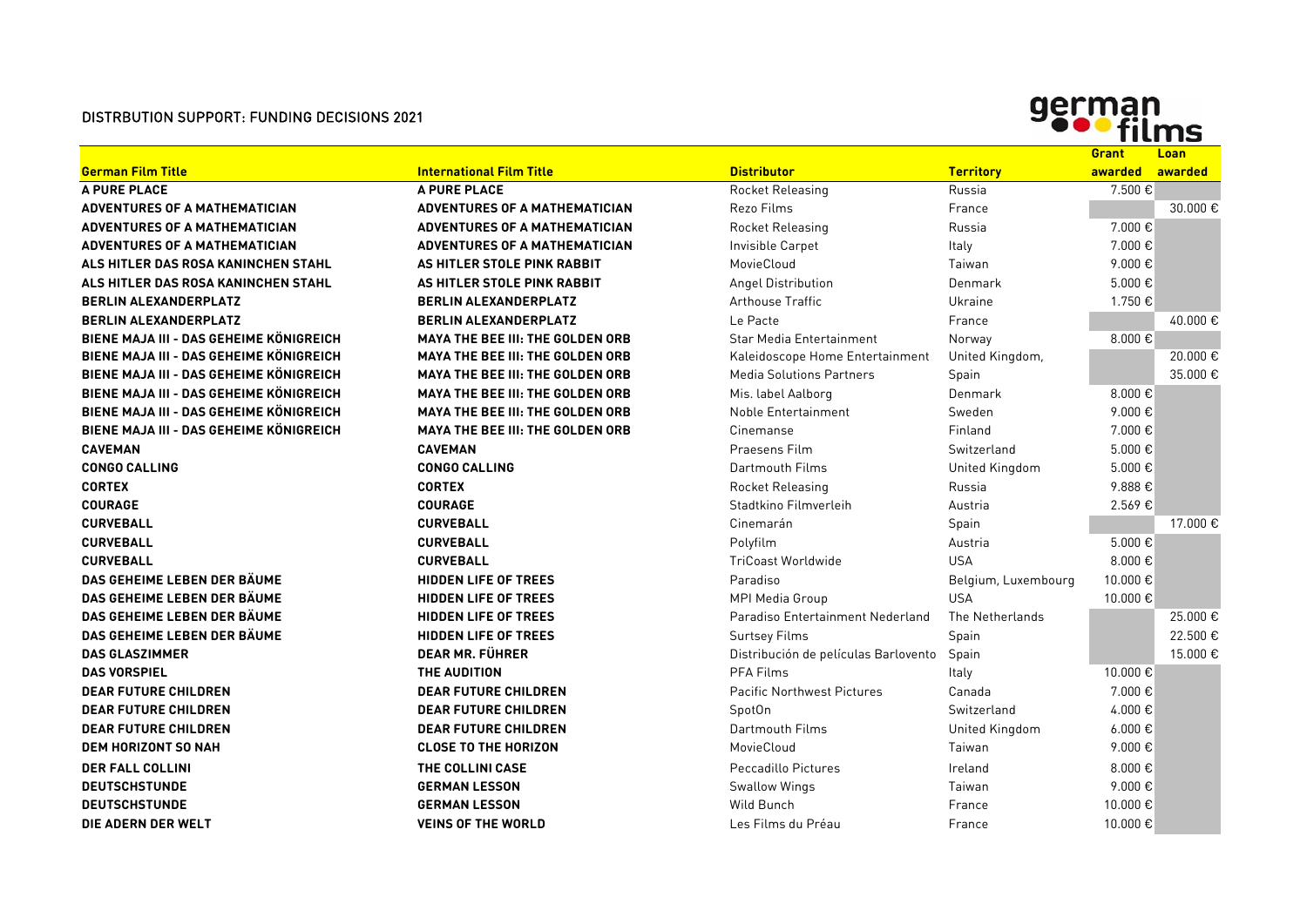| DIE ADERN DER WELT                               | <b>VEINS OF THE WORLD</b>                       | <b>Storytelling Media</b>         | Norway                 | 8.000€            |          |
|--------------------------------------------------|-------------------------------------------------|-----------------------------------|------------------------|-------------------|----------|
| DIE HEINZELS - RÜCKKEHR DER HEINZELMÄNNCHEN      | THE ELFKINS - BAKING THE DIFFERENCE             | <b>Rialto Distribution</b>        | Australia, New Zealand | 9.000€            |          |
| DIE HEINZELS - RÜCKKEHR DER HEINZELMÄNNCHEN      | THE ELFKINS - BAKING THE DIFFERENCE             | <b>ADS Service</b>                | Hungary                | 6.700€            |          |
| DIE HEINZELS - RÜCKKEHR DER HEINZELMÄNNCHEN      | THE ELFKINS - BAKING THE DIFFERENCE             | Yeni Bir Film                     | Turkey                 | 7.500€            |          |
| DIE OLCHIS - WILLKOMMEN IN SCHMUDDELFING         | THE OGGLIES - WELCOME TO SMELLIVILLE            | Pioner Film Distribution          | Russia                 | 10.000€           |          |
| DIE OLCHIS - WILLKOMMEN IN SCHMUDDELFING         | THE OGGLIES - WELCOME TO SMELLIVILLE            | <b>ADS Service</b>                | Hungary                | 7.200€            |          |
| DIE OLCHIS - WILLKOMMEN IN SCHMUDDELFING         | THE OGGLIES - WELCOME TO SMELLIVILLE            | Another World Entertainment       | Norway                 | 10.000€           |          |
| DIE OLCHIS - WILLKOMMEN IN SCHMUDDELFING         | THE OGGLIES - WELCOME TO SMELLIVILLE            | Rialto Distribution               | Australia, New Zealand |                   | 22.500 € |
| DIE OLCHIS - WILLKOMMEN IN SCHMUDDELFING         | THE OGGLIES - WELCOME TO SMELLIVILLE            | Another World Entertainment       | Denmark                | 10.000 €          |          |
| DIE SCHULE DER MAGISCHEN TIERE                   | <b>SCHOOL OF MAGICAL ANIMALS</b>                | Filmcoopi Zürich                  | Switzerland            |                   | 25.000€  |
| DIE SCHULE DER MAGISCHEN TIERE                   | <b>SCHOOL OF MAGICAL ANIMALS</b>                | <b>Rocket Releasing</b>           | Russia                 | 10.000€           |          |
| DIE WELT WIRD EINE ANDERE SEIN                   | <b>COPILOT</b>                                  | <b>Haut et Court Distribution</b> | France                 |                   | 25.000€  |
| DIE WELT WIRD EINE ANDERE SEIN                   | <b>COPILOT</b>                                  | Modern Films Entertainment        | Ireland                |                   | 22.500 € |
| DIE WOLF-GÄNG                                    | THE MAGIC KIDS: THREE UNLIKELY HEROES           | Vivarto                           | Poland                 | 8.000 $\epsilon$  |          |
| <b>DRACHENREITER</b>                             | <b>DRAGON RIDER</b>                             | AQS                               | Czech Republic         | 7.000€            |          |
| <b>DRACHENREITER</b>                             | <b>DRAGON RIDER</b>                             | Blitz F.V.D.                      | Bosnia Herzegovina     | 3.000 €           |          |
| <b>DRACHENREITER</b>                             | <b>DRAGON RIDER</b>                             | Blitz d.o.o.                      | Croatia                | 9.000€            |          |
| <b>ENDZEIT</b>                                   | <b>ENDZEIT - EVER AFTER</b>                     | <b>Exploitation Films</b>         | United Kingdom         | 5.000€            |          |
| <b>ENFANT TERRIBLE</b>                           | <b>ENFANT TERRIBLE</b>                          | Arti Film                         | The Netherlands        | 3.500 €           |          |
| <b>ENKEL FÜR ANFÄNGER</b>                        | <b>GRANNY NANNY</b>                             | Vivarto                           | Poland                 | 8.000€            |          |
| <b>ES IST NUR EINE PHASE, HASE</b>               | IT'S JUST A PHASE, HONEYBUNNY                   | Praesens Film                     | Switzerland            | 8.000€            |          |
| <b>FABIAN ODER DER GANG VOR DIE HUNDE</b>        | <b>FABIAN - GOING TO THE DOGS</b>               | <b>DCM Film Distribution</b>      | Switzerland            | 4.000€            |          |
| FREAKSCENE - THE STORY OF DINOSAUR JR.           | <b>FREAKSCENE - THE STORY OF DINOSAUR JR.</b>   | Munro Film Services               | United Kingdom,        | 4.000€            |          |
| <b>FRITZI - EINE WENDEWUNDERGESCHICHTE</b>       | <b>FRITZI: A REVOLUTIONARY TALE</b>             | New Horizons Association          | Poland                 | 8.000€            |          |
| <b>FUTUR DREI</b>                                | <b>NO HARD FEELINGS</b>                         | Mezipatra                         | Czech Republic         | 2.500€            |          |
| <b>FUTUR DREI</b>                                | <b>NO HARD FEELINGS</b>                         | Olhar Distribuição de Filmes      | Brazil                 | 4.000 €           |          |
| <b>GOTT, DU KANNST EIN ARSCH SEIN</b>            | <b>GOD, YOU'RE SUCH A PRICK</b>                 | <b>ADS Service</b>                | Hungary                | $6.000 \text{ €}$ |          |
| <b>GROSSE FREIHEIT</b>                           | <b>GREAT FREEDOM</b>                            | Filmcoopi Zürich                  | Switzerland            | 10.000€           |          |
| HELLO AGAIN - EIN TAG FÜR IMMER                  | <b>HELLO AGAIN - A WEDDING A DAY</b>            | Alfa Pictures                     | Spain                  | 10.000€           |          |
| HELLO AGAIN - EIN TAG FÜR IMMER                  | <b>HELLO AGAIN - A WEDDING A DAY</b>            | <b>ADS Service</b>                | Hungary                | $6.000 \text{€}$  |          |
| HELLO AGAIN - EIN TAG FÜR IMMER                  | <b>HELLO AGAIN - A WEDDING A DAY</b>            | Dystrybucja Mowi Serwis           | Poland                 | 7.500€            |          |
| HELMUT NEWTON - THE BAD AND THE BEAUTIFUL        | HELMUT NEWTON: THE BAD AND THE BEAUTIFUL        | KMB <sub>0</sub>                  | France                 |                   | 17.500€  |
| <b>HELMUT NEWTON - THE BAD AND THE BEAUTIFUL</b> | <b>HELMUT NEWTON: THE BAD AND THE BEAUTIFUL</b> | Another World Entertainment       | Denmark                | 5.000€            |          |
| <b>HERR BACHMANN UND SEINE KLASSE</b>            | MR. BACHMANN AND HIS CLASS                      | <b>DCM Film Distribution</b>      | Switzerland            | 5.000€            |          |
| HERR BACHMANN UND SEINE KLASSE                   | MR. BACHMANN AND HIS CLASS                      | Cirko Film                        | Hungary                | $2.000 \text{ }€$ |          |
| <b>HERR BACHMANN UND SEINE KLASSE</b>            | <b>MR. BACHMANN AND HIS CLASS</b>               | Just Wanted                       | Italy                  | 8.000 $\epsilon$  |          |
| HILFE, ICH HAB MEINE FREUNDE GESCHRUMPFT         | <b>HELP, I SHRUNK MY FRIENDS</b>                | Estinfilm                         | Estonia                | 2.100€            |          |
| HILFE, ICH HAB MEINE FREUNDE GESCHRUMPFT         | <b>HELP, I SHRUNK MY FRIENDS</b>                | <b>Pioner Film Distribution</b>   | Russia                 | 9.000€            |          |
| HINTER DEN SCHLAGZEILEN                          | <b>BEHIND THE HEADLINES</b>                     | Filmdelights                      | Austria                | 7.000€            |          |
| ICH BIN DEIN MENSCH                              | I'M YOUR MAN                                    | Filmcoopi Zürich                  | Switzerland            | 10.000 €          |          |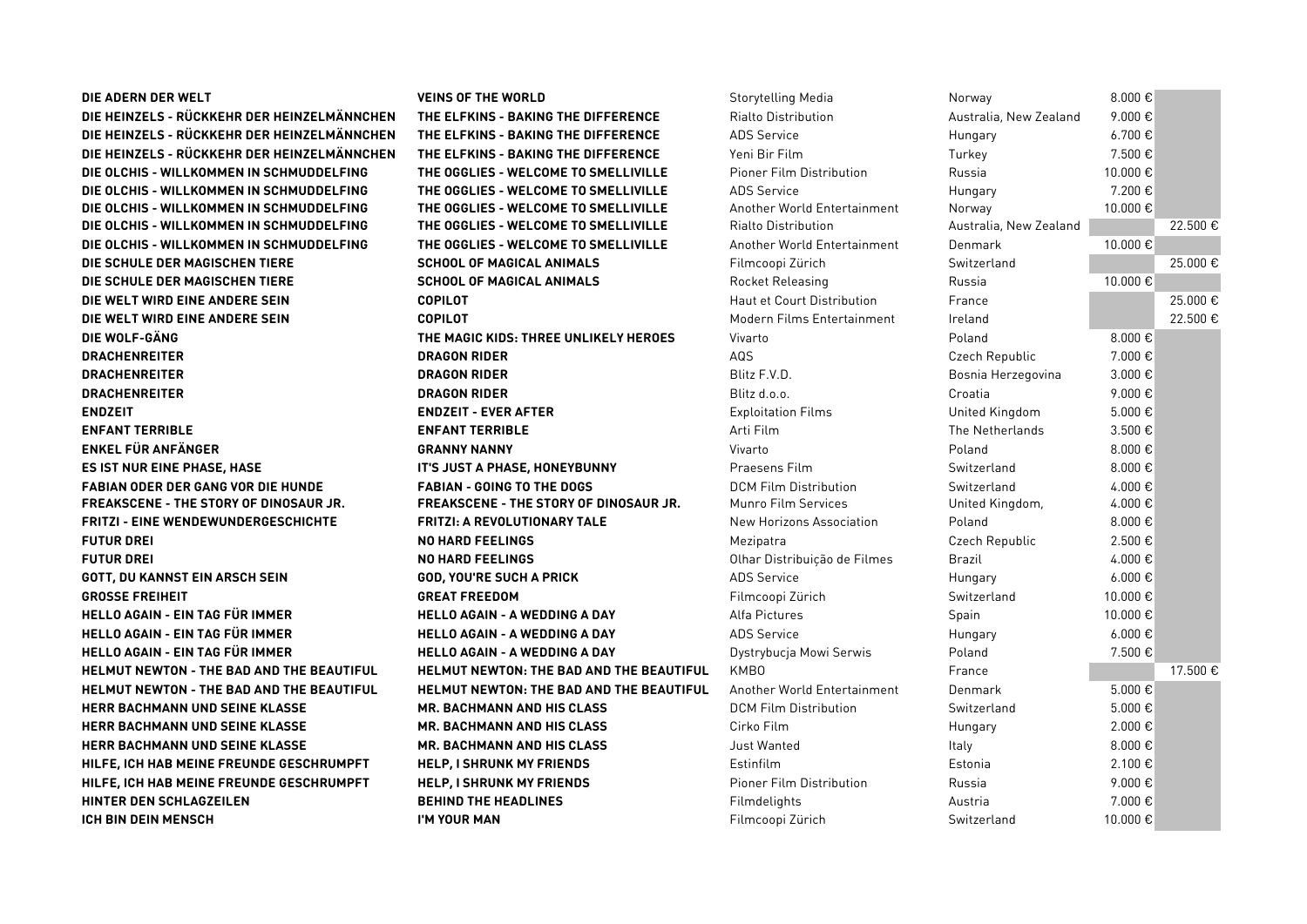| <b>ICH BIN DEIN MENSCH</b>                           | I'M YOUR MAN                          | Arthaus                       | Norway          | 9.000€            |          |
|------------------------------------------------------|---------------------------------------|-------------------------------|-----------------|-------------------|----------|
| <b>ICH BIN DEIN MENSCH</b>                           | I'M YOUR MAN                          | Filmarti Film                 | Turkey          | 8.000€            |          |
| <b>ICH BIN DEIN MENSCH</b>                           | I'M YOUR MAN                          | <b>Swallow Wings</b>          | Taiwan          | 9.500€            |          |
| ICH WAR ZU HAUSE, ABER                               | I WAS AT HOME, BUT                    | <b>Shellac Films</b>          | France          |                   | 15.000 € |
| ICH WAR ZUHAUSE, ABER                                | I WAS AT HOME, BUT                    | Zeta Filmes                   | <b>Brazil</b>   | 3.000€            |          |
| <b>JE SUIS KARL</b>                                  | <b>JE SUIS KARL</b>                   | Filmcoopi Zürich              | Switzerland     | 7.000€            |          |
| JIM KNOPF UND DIE WILDE 13                           | JIM BUTTON AND THE WILD 13            | Rocket Releasing              | Russia          |                   | 30.000 € |
| JIM KNOPF UND DIE WILDE 13                           | <b>JIM BUTTON AND THE WILD 13</b>     | <b>ADS Service</b>            | Hungary         | 7.000€            |          |
| KAISERSCHMARRNDRAMA                                  | KAISERSCHMARRNDRAMA                   | Praesens Film                 | Switzerland     | 3.000€            |          |
| <b>KOKON</b>                                         | <b>COCOON</b>                         | CutAway Dooel                 | North Macedonia | 1.500 €           |          |
| <b>KOKON</b>                                         | <b>COCOON</b>                         | <b>Bestiario Films</b>        | Mexico          | $6.500 \text{ }€$ |          |
| <b>KOKON</b>                                         | <b>COCOON</b>                         | Mezipatra z.s.                | Czech Republic  | 2.000€            |          |
| <b>KOKON</b>                                         | <b>COCOON</b>                         | Olhar Distribuição de Filmes  | <b>Brazil</b>   | 4.000€            |          |
| <b>LARA</b>                                          | <b>LARA</b>                           | Imovision                     | <b>Brazil</b>   | 4.000€            |          |
| <b>LASSIE - EINE ABENTEURLICHE REISE</b>             | <b>LASSIE COME HOME</b>               | Storytelling Media            | Norway          | 10.000€           |          |
| <b>LASSIE - EINE ABENTEURLICHE REISE</b>             | <b>LASSIE COME HOME</b>               | OY Future Film                | Finland         | 7.000€            |          |
| <b>MEIN ENDE. DEIN ANFANG</b>                        | <b>RELATIVITY</b>                     | Arteplex Filmes               | <b>Brazil</b>   | $6.500 \text{ }€$ |          |
| <b>MEIN ENDE. DEIN ANFANG</b>                        | <b>RELATIVITY</b>                     | Mano Entertainment            | South Korea     | 10.000€           |          |
| <b>MEINE FREUNDIN CONNI - GEHEIMNIS UM KATER MAU</b> | <b>CONNI AND THE CAT</b>              | Munro Film Services           | United Kingdom, | 7.000€            |          |
| <b>NAHSCHUSS</b>                                     | THE LAST EXECUTION                    | Adso International Management | Spain           | 9.000€            |          |
| <b>NARZISS UND GOLDMUND</b>                          | <b>NARCISSUS AND GOLDMUND</b>         | Aurora Films                  | Poland          | $6.000 \text{ }€$ |          |
| <b>NEBENAN</b>                                       | <b>NEXT DOOR</b>                      | Art Highlights                | <b>Belarus</b>  | 2.500€            |          |
| <b>NEBENAN</b>                                       | <b>NEXT DOOR</b>                      | Silver Box                    | Russia          | 9.000€            |          |
| <b>NEBENAN</b>                                       | <b>NEXT DOOR</b>                      | Cirko Film                    | Hungary         | 5.000€            |          |
| <b>NEBENAN</b>                                       | <b>NEXT DOOR</b>                      | Karma Films                   | Spain           | 10.000€           |          |
| <b>NEBENAN</b>                                       | <b>NEXT DOOR</b>                      | Eurozoom                      | France          | 10.000€           |          |
| <b>NEBENAN</b>                                       | <b>NEXT DOOR</b>                      | <b>Benchmark Films</b>        | Taiwan          | 5.000€            |          |
| <b>NIGHTLIFE</b>                                     | <b>NIGHTLIFE</b>                      | Bontonfilm                    | Czech Republic  | 9.000€            |          |
| <b>NOW</b>                                           | <b>NOW</b>                            | <b>LLC KISFF Films</b>        | Ukraine         | 1.800 €           |          |
| ONE OF THESE DAYS                                    | <b>ONE OF THESE DAYS</b>              | <b>ART Corporation</b>        | <b>Belarus</b>  | $6.000 \text{ }€$ |          |
| ONE OF THESE DAYS                                    | ONE OF THESE DAYS                     | Silver Box                    | Russia          | 7.500 €           |          |
| <b>ORAY</b>                                          | <b>ORAY</b>                           | Urban Distribution            | France          | 10.000€           |          |
| <b>OSTWIND - DER GROSSE ORKAN</b>                    | <b>WINDSTORM: THE GREAT HURRICANE</b> | In The Air                    | The Netherlands | 8.000€            |          |
| <b>OSTWIND - DER GROSSE ORKAN</b>                    | <b>WINDSTORM: THE GREAT HURRICANE</b> | Vivarto                       | Poland          | 10.000€           |          |
| PETERCHENS MONDFAHRT                                 | <b>MOONBOUND</b>                      | <b>Storytelling Media</b>     | Norway          | 8.000€            |          |
| RÄUBERHÄNDE                                          | <b>STAMBUL GARDEN</b>                 | Yeni Bir Film                 | Turkey          | 5.000€            |          |
| ROCCA VERÄNDERT DIE WELT                             | <b>ROCCA CHANGES THE WORLD</b>        | CutAway Dooel                 | North Macedonia | 2.200€            |          |
| <b>SCHACHNOVELLE</b>                                 | THE ROYAL GAME                        | Filmarti Film                 | Turkey          | 8.000 $\in$       |          |
| <b>SCHACHNOVELLE</b>                                 | THE ROYAL GAME                        | <b>Traffic Films</b>          | Ukraine         | 1.750 €           |          |
| <b>STILLSTEHEN</b>                                   | <b>STAY STILL</b>                     | <b>Bestiario Films</b>        | Mexico          | 5.000€            |          |